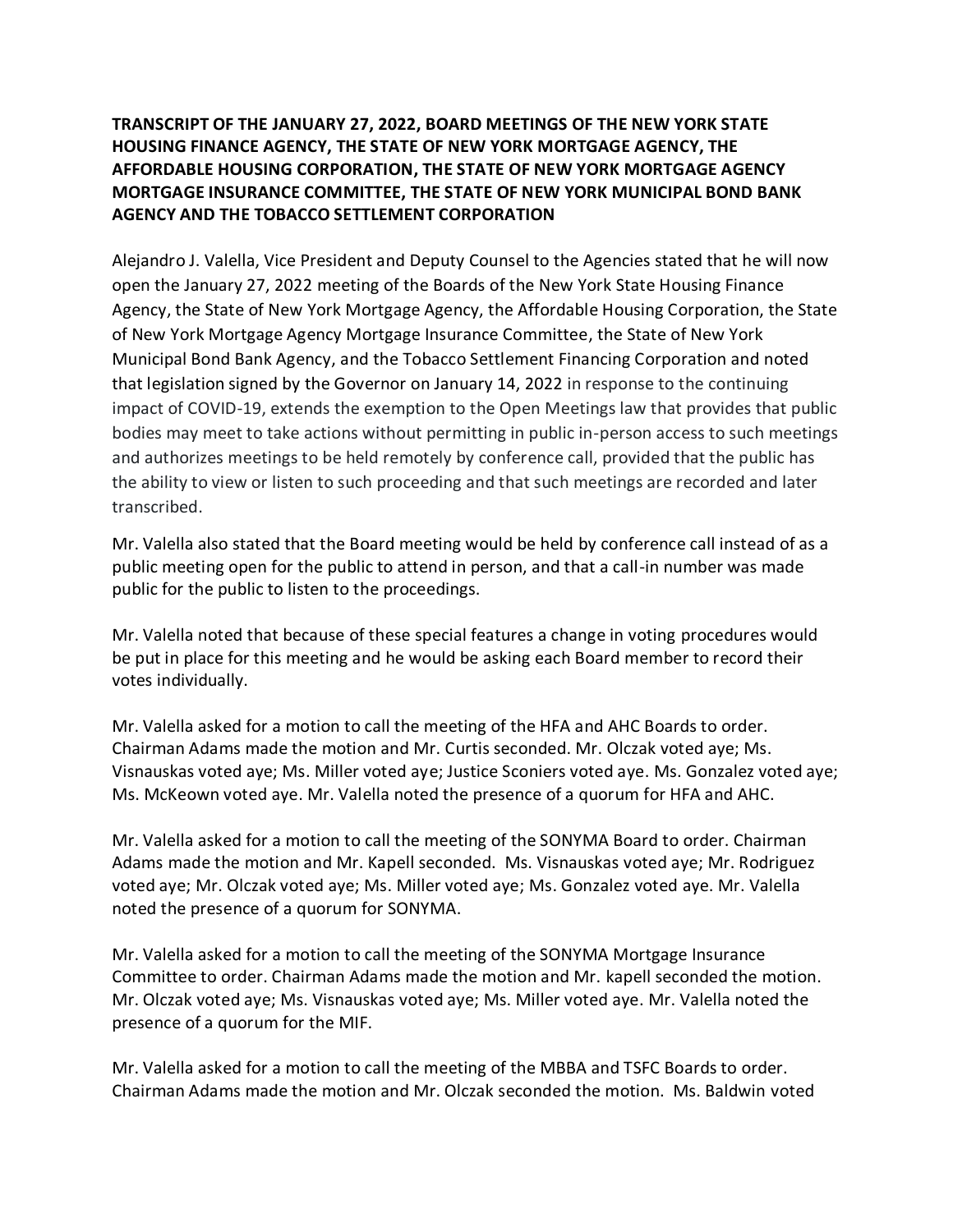aye; Mr. SanFilippo voted aye; Ms. Miller voted aye. Mr. Valella noted the presence of a quorum for the MBBA and TSFC.

Ms. Visnauskas then made her monthly President's report. She started out by noting the departure of Linda Manley who has accepted a position at Enterprise to be the general counsel. She noted that staff had the opportunity to thank Linda for all her work over the last few years and wish Linda the best. She stated that Lauren McGill had been named as acting counsel in Linda's absence and stated that Lauren's experience would be an asset during the transition.

She noted that today's agenda, includes a large number of administrative items for the Boards and committees to consider. The Mortgage Insurance Committee will consider insurance for 80 units of affordable housing at *The Woods at Pawling* in Dutchess County and HFA members will be presented with an AHC resolution for just over \$3 million to help fund the construction of 109-units all of which are located outside of NYC.

Ms. Visnauskas noted that in addition she would also like to update the Boards on several important matters that touch the Agencies:

- the Governor's 2022 budget proposal
- the current state of President Biden's *Build It Back Better* legislation,
- and an overview and update on HCR's response to the tragic fire at Twin Parks (also known as Bronx Park Phase III North West.)

Starting on Twin Parks, she stated that this Mitchell Lama project was built in 1974 in the Fordham neighborhood of the Bronx. The 331-unit development consists of three 9-story buildings and one 19-story building. HFA refinanced and extended the regulatory agreement for Twin Parks NW/Bronx Park III in 2013, and the transaction included building system and apartment renovations. The renovations included new bathrooms, kitchens and closet doors in apartment interiors; new energy efficiency lighting and security cameras, and painting for hallways and lobbies; and new building boiler. Most recently, the Agency approved a transfer of ownership from the Schoner Family to the current owner Camber Property Group in 2019.

Ms. Visnauskas stated that the tragic fire that has been much in the news occurred in the 19 story building, which has 120 total units. 76 of these units are subsidized by a project-based Section 8 contract. There is 1 resident with a HCR tenant base voucher. There are 12 residents that have tenant base vouchers and there are 2 residents who had HPD tenant -based vouchers.

She noted that the Agencies have oversight of both the section 8 compliance as well as the tax credit compliance. When HFA undertook the transaction in 2013 it was a bond deal which included tax credits, meaning that HFA has regulatory oversight of those tax credits.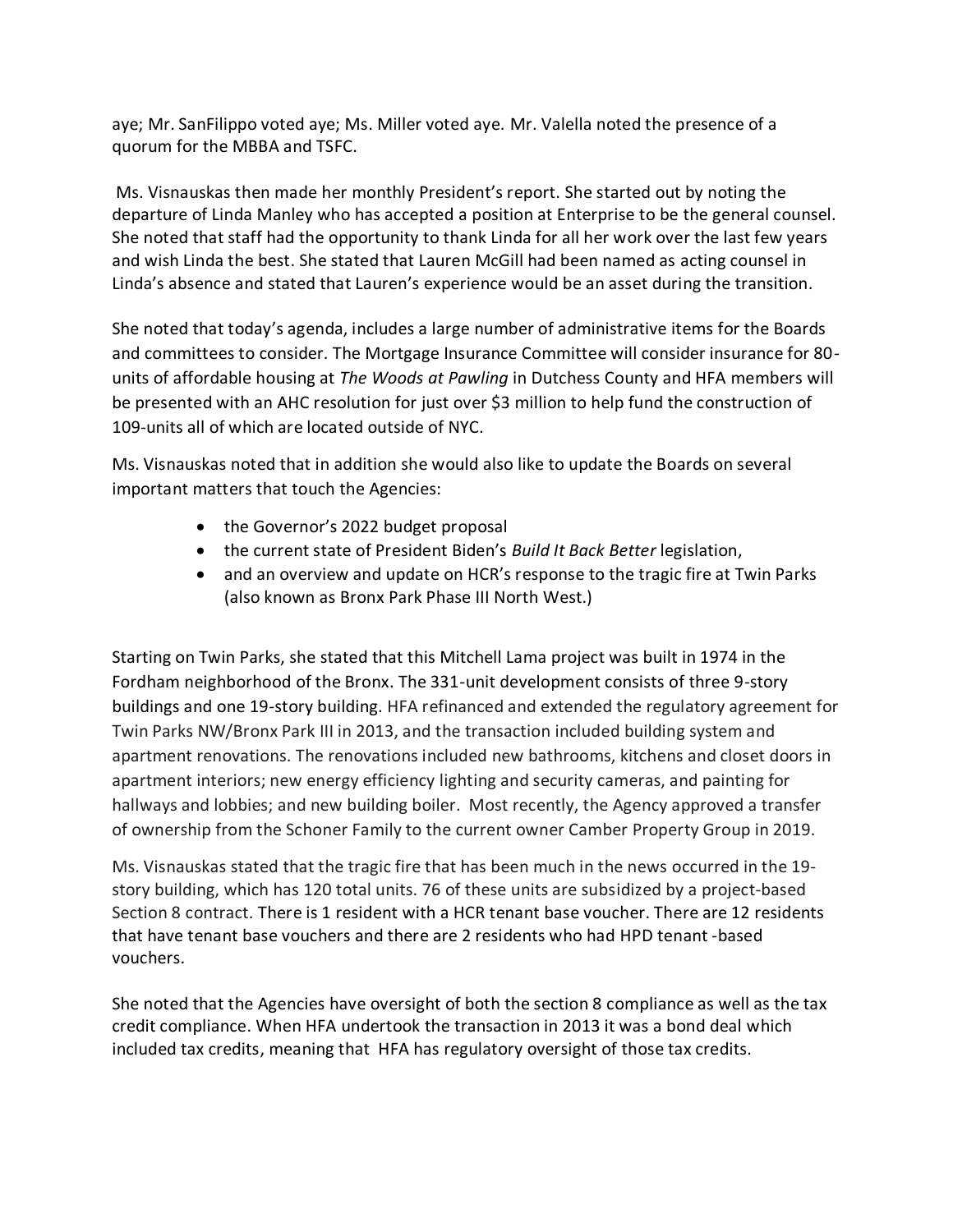Ms. Visnauskas clarified that the Agencies are not responsible for the day-to-day operations of the building. It is privately owned and privately managed and in New York City, as with other municipalities around the state the local municipality is responsible for our violations of local building codes. In this case the city of New York and HPD are responsible for violations of housing maintenance codes, which provides for heat, hot water, fire safety, and other issues. She added that the Agencies are working very closely with HPD and with our partners and with the emergency service agencies as well.

Ms. Visnauskas noted that, in the wake of this horrifying event, HCR is doing everything possible to help all those impacted. As an example, she noted that just yesterday, she and Becky Koepnick, along with our partner CVR, joined a meeting organized by Representative Ritchie Torres and Borough President Vanessa Gibson with multiple community-based organizations that are on the ground providing direct assistance to tenants.

Ms. Visnauskas added that as has been reported in the news, there is a very big non-English speaking, African population concentrated in the project. She added that we are working very, closely to make sure that they do not get lost in the shuffle as can happen with an event as challenging like this and something that obviously impacts everybody's housing. As we all know, just because somebody has a fire in their house, doesn't necessarily mean they don't have to go to work the next day. This is a very challenging time for those people who have been displaced and who are living in hotels.

Since the day of the fire, HCR has partnered with OTDA and the City of New York to actively engage tenants, the property owner, and the affordable housing community to ensure the building's residents received immediate emergency assistance, as well as options for long-term relocation if they decide not to return to the development. Ms. Visnauskas provided the following specific examples:

- HCR has engaged CVR Associates, an entity that administers project-based Section 8 vouchers on behalf of HCR in the Bronx, to work with all the residents of Bronx Park who wish to relocate.
- CVR is working with residents who currently have project-based Section 8 from HCR to determine if they want to convert their vouchers to tenant-based vouchers and relocate.
- HCR has also been successful in its request to HUD to allow the approximately 25 families at Bronx Park who do not have Section 8 vouchers to apply for tenant-based vouchers on an expedited basis. CVR is also working with tenants who have HPD or NYCHA vouchers to assist them in finding other housing options if they wish to move.
- HCR is providing funding to help all residents with moving costs including security deposits and other moving expenses drawing on available HTFC administrative funds and reserves.
- The City of New York has identified a newly constructed affordable property in the Bronx (La Central) and the owner is organizing tours of the property for Bronx Park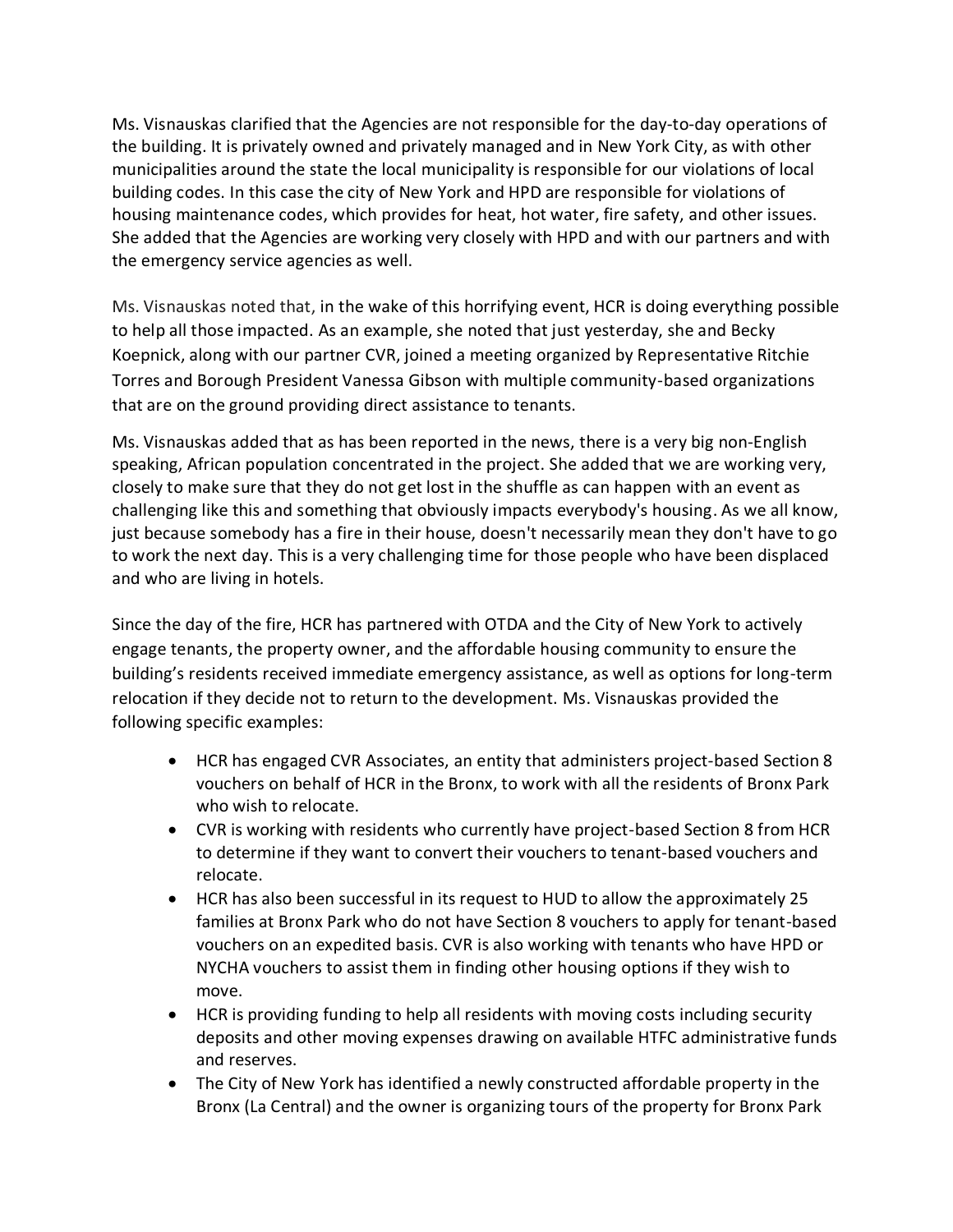residents who may be interested in moving to the building. CVR is helping interested tenants fill out applications.

 Ms. Visnauskas noted, that as the foregoing suggests, we are moving quickly to help these families during this unbelievably challenging time. This week, CVR has contacted 20 of the 25 families without Section 8 and set up appointments to assist them with their applications. In the weeks since the fire, CVR has engaged 93 families and issued 56 tenant -based vouchers and helped 54 of those families with applications to La Central, the new affordable development about 3 miles away.

She added that, in accordance with the HTFC procurement guidelines and By-Law provisions concerning emergency procurements, at the next HTFC meeting in February, staff will be coming to the Board for approval of the contract with CVR to provide all the aforementioned services to the resident of Bronx Park:

- enhanced mobility services to the tenants including Section 8 vouchers,
- help filling out applications to a nearby affordable housing development
- help finding apartments in the private market.

Ms. Visnauskas then provided a summary of Governor Hochul's proposed FY 2023 budget.

- On the housing side, the budget advances a new \$25 billion, five-year Housing Plan to create and preserve 100,000 affordable homes.
- This includes 10,000 homes with support services for vulnerable populations. Funding includes \$5.7 billion in capital resources, \$8.8 billion in State and Federal tax credits and other federal allocations, \$11 billion to support the operation of shelters and supportive housing units and to provide rental subsidies.

The Governor's HCR Budget includes All-Funds Appropriations of \$5.249B and Reappropriations of \$3.8B. Ms. Visnauskas provided the following highlights:

# **State Operations – \$134.69M**

The Office of Rent Administration (ORA) program appropriations were increased by \$18.49M to right size the Personal Service lines to support current fill levels and provide \$15M for technology upgrades and procurement for services. State Operating Funds for all other programs remain flat and assumes all current spending controls remain in effect.

- HCR's budgeted fill is 625 FTEs.
- Local Assistance \$430.74M
- •

The FY23 Executive Budget includes the addition of the following new programs:

• \$1M Community Controlled Affordable Housing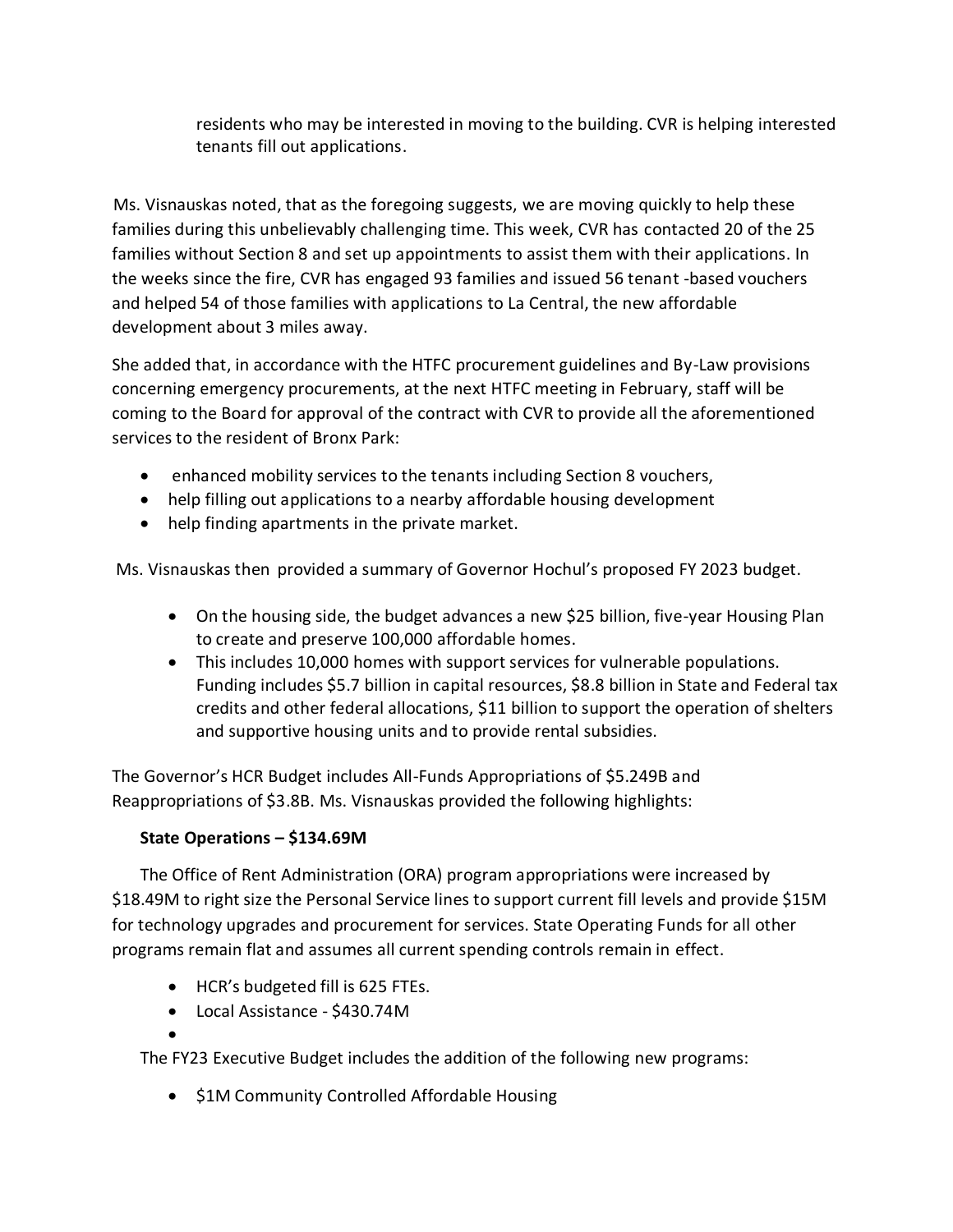- \$2M Fair Housing Testing
- \$250K Fair Chance Credit Check Program
- \$32M Governor's Office of Storm Recovery
- \$20M Homeowner Protection Program
- \$35M Legal Representation of Eviction

There is a \$250M increase to the Weatherization program appropriation for the receipt of future federal funds.

Ms. Visnauskas then summarized HCR's capital budget which reflects a net increase of \$3.816B. The base capital program values remain unchanged.

The increase can be attributed to the following additions:

- \$4.505B for the Housing Plan
- \$77M for the Governor's Office of Storm Recovery

Ms. Visnauskas noted that the Article VII bills are proposed as follows:

- Release of \$39.82M from the Mortgage Insurance Fund (MIF) reserves. Funds will be used as follows:
	- \$12.83M Neighborhood Preservation Program, unchanged from year-to-year
	- \$5.36M Rural Preservation Program, unchanged year-to-year
	- \$21.63M Rural Rental Assistance Program, unchanged year-to-year
- Creation of Accessory Dwelling Units
- Improve Access to Housing for People with Prior Conviction Records
- Amend New York City's Floor-Area Ratio Limit on Residential Density
- Facilitate the Conversion of Hotel and Commercial Space into Residential Housing
- Encourage Transit-Oriented Development of Housing
- Reform the Use of Credit Checks in Tenant Screenings for Housing
- Codify language access policy
- Enact the Affordable Neighborhoods for New Yorkers Tax Incentive
- Advanced Building Codes
- State Low Income Housing Tax Credit

Ms. Visnauskas then summarized the current state of the Build Back Better federal legislation. While the much-anticipated *Build it Back Better* legislation with its substantial increases in affordable housing resources has been "paused" and next steps are unknown, HCR has still seen a continued flow of affordable housing resources over the last several years.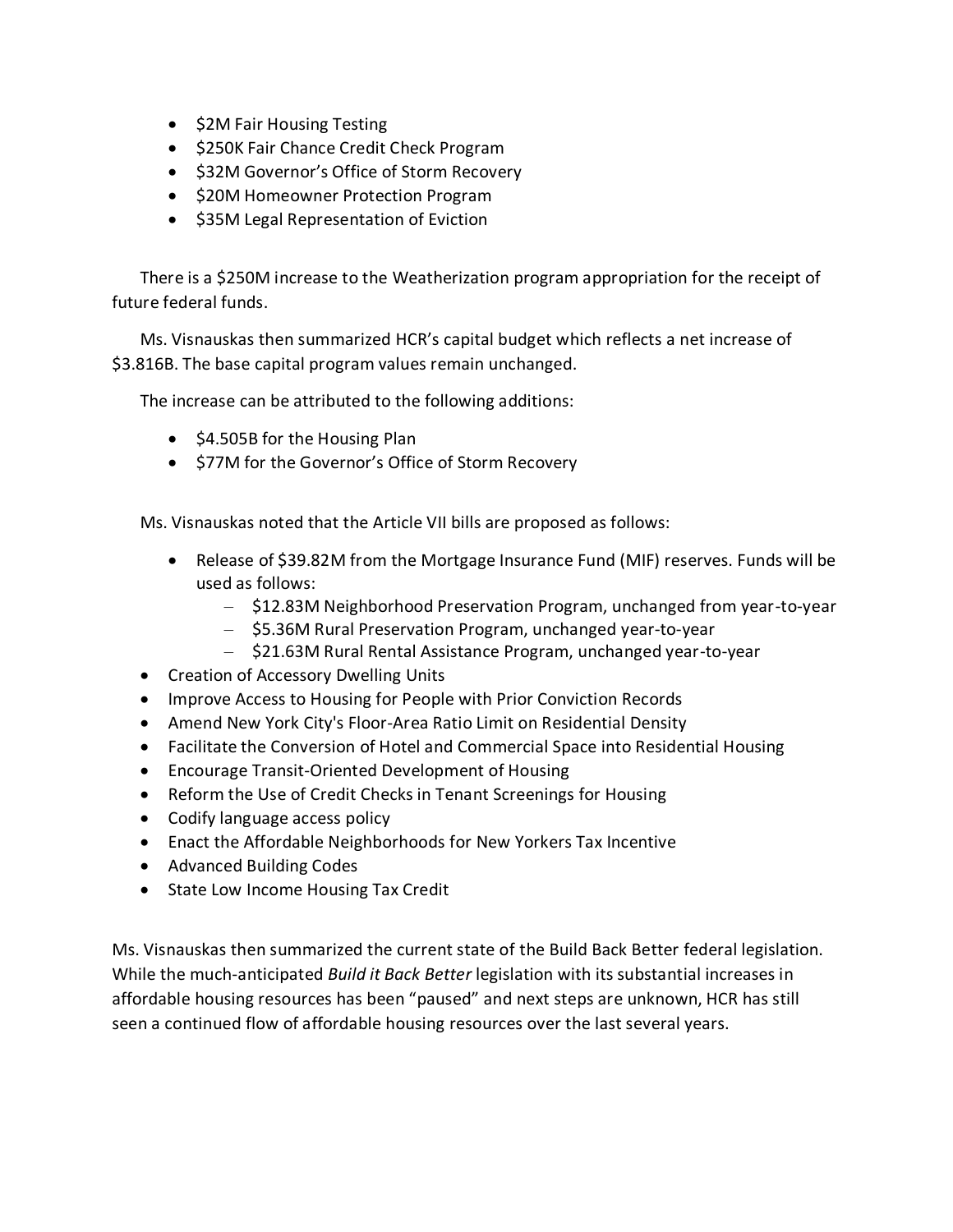The American Rescue Plan Act of 2021 and the Infrastructure Investment and Jobs Act (the bipartisan infrastructure bill) and other measures have provided additional resources for our work. Some of these resources include:

- ERAP Emergency Rental Assistance Program (mention our HCR administered & State funded Rental Assistance Program)
- HAF Homeowner Assistance Fund

▪

- Emergency Section 8 vouchers (70,000 total, 9,910 NYS & 1,566 NYS HTF\*)
- Funds for Broadband \$65 billion in the Infrastructure Investment and Jobs Act (IIJA)– 8/2021
- Support for the additional "greening" of multifamily housing (water and other infrastructure provisions in IIJA
- Restored the Affirmatively Furthering Fair Housing (AFFH) Requirement

Ms. Visnauskas noted that on December 4th Congress passed a Continuing Resolution (CR) funding the federal government through February 18 and giving Congress more time to develop FY 2022 appropriations bills.

In the coming year HCR will continue to work with its government, not for profit and other housing partners to advocate for the *Build it Back Better* legislation and its provisions in whatever form they may take.

Ms. Visnauskas closed her presentation with an update on our Housing Assistance Fund (HAF):

- As of January  $26<sup>th</sup>$  just over 23,000 applications have been received.
- Roughly 75% of applicants are mortgaged borrowers and 25% are non-mortgage (coop, property tax, manufactured homes)
	- 45% identified as a applicants of color (SDI)
	- Close to 12% identify as Latinx

She noted that the Agencies expect to start approving applications and committing funds as early as next week. That said, the mortgage applications will require negotiating the banks and that will take some time. In this short time, we are already working on modifications for over 5,000 applicants.

Ms. Visnauskas then fielded questions from various Board members on her report.

Mr. SanFilippo asked a general question concerning the cause of the fire. Ms. Visnauskas stated that she was not privy to any other information than what has been in the news. She noted that the understanding is that it was started by 1 or multiple space heaters that were left on in an apartment on the 3rd floor that was a duplex department and that may have been on for multiple days, and when the fire started the apartment door as the family left was left open and that caused much smoke damage in the building and much of the fatalities.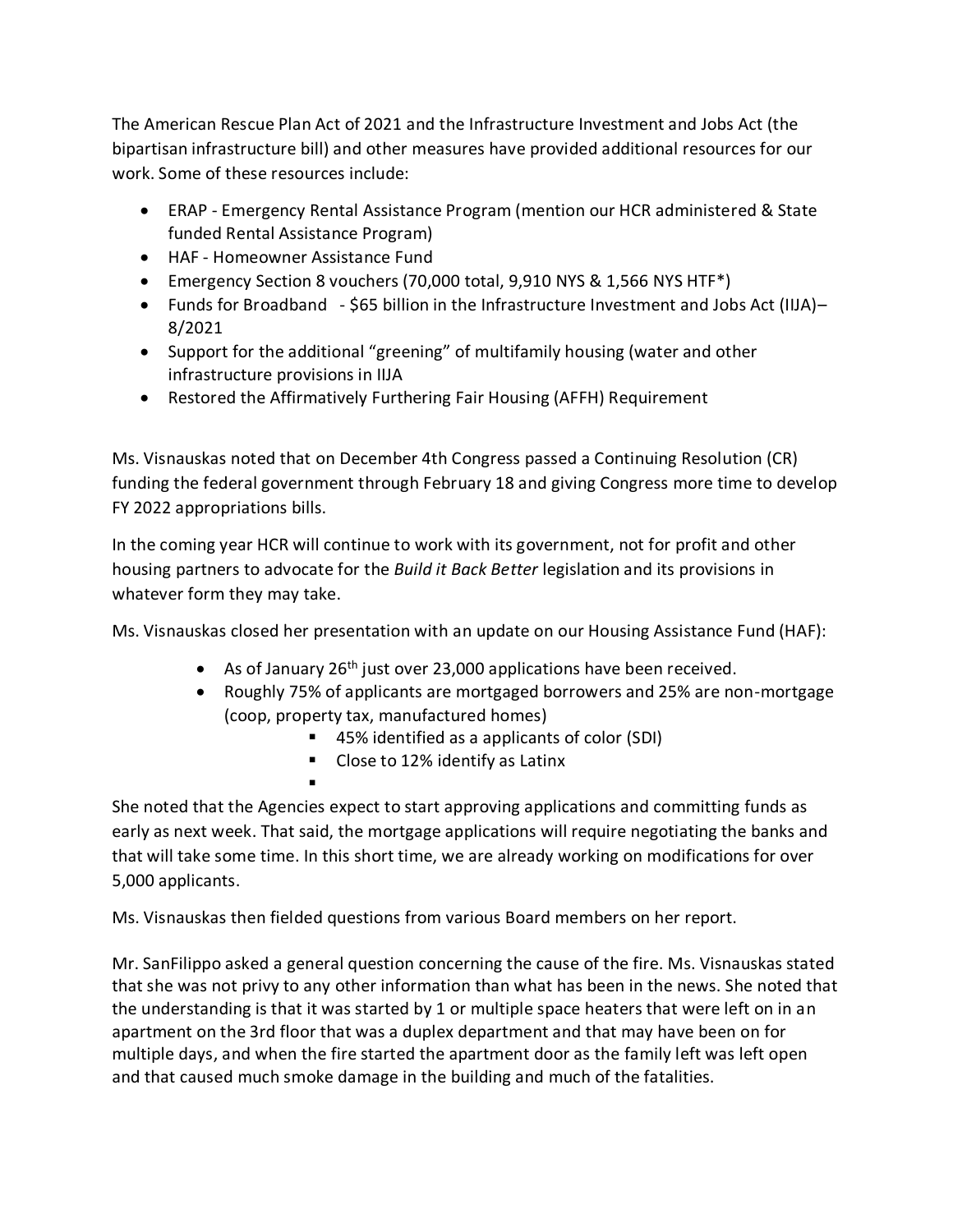But Ms. Visnauskas cautioned that this summary is based on what has reported in the media and that there is still an ongoing investigation.

Mr. Kapell noted that the fact that they were using a set of electric space, heaters raises a red flag about the adequacy of the heating system in the building and he assumed that's being looked at.

Ms. Visnauskas replied that, based on what she has read, since these issues are being reviewed by other entities, and not by the Agencies, it probably is not unusual in a high rise building that in some apartments people have their windows open and other apartments are too cold and the tenants have space heaters on. She added that the Agency has no knowledge of the heat situation in the building, as we are not responsible for that. But she noted that in the wake of this incident there are a series of legislative initiatives at the federal level and the city level being considered about daytime and nighttime minimum and maximum heat levels.

Ms. Miller noted that this might also be a cultural problem, as buildings like this with a concentrated population of tenants from warm climate countries might necessitate a different approach to heating levels.

Chairman Adams noted that in 2019, there was a new local order or regulation dealing with doors in multifamily buildings to make sure that the door was always closed if someone was exiting in the case of a fire because, as is well known, you want to contain the smoke and the heat for safety reasons. Chairman Adams wondered whether the self-closing device had been installed in accordance with these new regulations. And if it had been installed was working properly, did it fail? He noted that this was all being investigated still but was a reminder that it is likely that there is a fairly high level of non-compliance with this regulation city-wide. He agreed with Ms. Visnauskas that responsibility for these issues lies with the City of New York and HPD, not the State or our agencies.

Ms. McKeown asked Ms. Visnauskas if from her experience there was precedent around prioritizing homeless people due to displacement from a fire through the HPD marketing process so that in the building that's being marketed at Central, while we are for sure following all IRS rules, as would be required for any type of projects like that, we are working with HPD as it relates to vouchers to make sure that we can get everybody who needs to be prioritized to go there, prioritized or along the lines of what you're talking about. She added that from her experience, it can take a long time so it would be great if you could push those people to the top of the queue.

Ms. Visnauskas stated that Becky Koepnick has been working wonders with HUD and with the city of New York to get everybody to the top of the line who needs to get to the top of the line.

Chairman Adams addressed Ms. Visnauskas on a separate topic. He noted that about 10 days ago housing court reopened in New York state and on Saturday, the 15th, the eviction moratorium expired and was not renewed. He noted that there's a backlog of about 200,000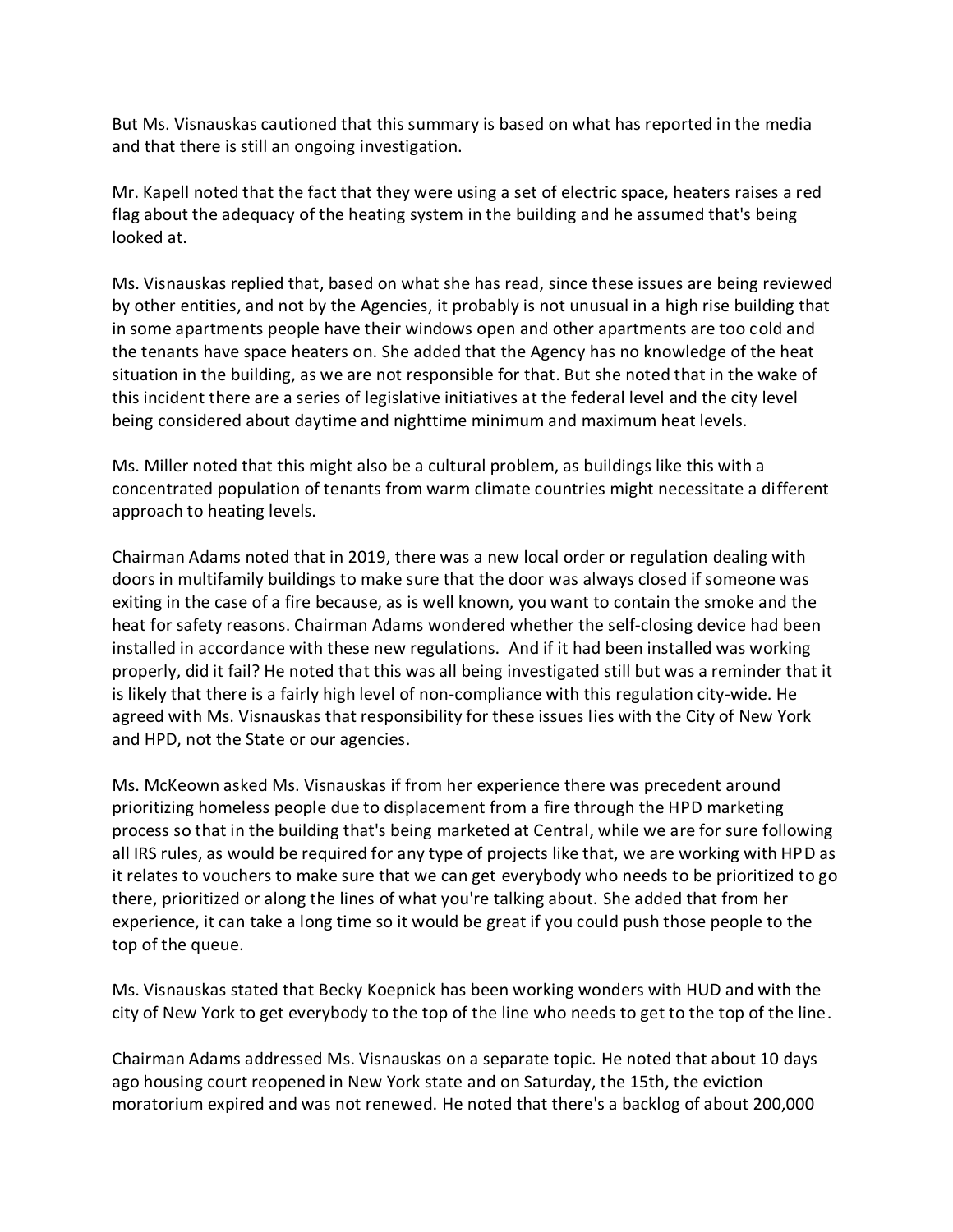eviction cases in New York City, 400,000 New Yorkers behind in their rent by about \$1.4 Billion dollars according to reports. He asked about what the State is doing at this point on this topic.

Ms. Visnauskas replied that Chairman Adams probably saw that the State reopened the emergency rental assistance portal that is run by OTDA. It is a really important tool for renters. She added that after it reopened an additional 2,000 people applied. As it relates to the overall agenda, Ms. Visnauskas stated that the Governor has a very strong proposal around building new housing, around addressing market rate supply of housing to get the pressures down across the state and some policy issues around access to housing.

Mr. Olczak added that a lot of other things are being done via the budget process, adding that the Governor worked with the legislature in the current year to put aside \$25 Million for legal assistance to help tenants being evicted as well as in the executive budget where that number has been increased to \$35 Million in the coming year. He added that there's a lot of a lot of action, and a lot of effort acknowledging this issue and trying to find the path forward to get tenants in stable homes.

With that, Chairman Adams asked Mr. Valella to approve the transcripts of the last meetings.

Mr. Valella proceeded to present the various board and committee transcripts of the December Board meetings and noting that there were no comments from Board members, he stated that the transcript was deemed approved. The transcripts, until the Boards commence their regular Board meetings, would be adopted in lieu of Minutes.

# Chairman Adams noted that the first item on the agenda was a **Resolution approving the selection of a panel of underwriters to serve as underwriters on Agency bond issues.**

Ms. Ng presented the item noting that the Agencies issued the RFP on May 3, 2021 to solicit proposals from investment banking firms interested in serving as either senior or co-manager for the Agencies' single-family housing, multifamily housing, local government and/or tobacco issues. The Agencies received the 34 responses indicated below, 13 of which were submitted by MWBEs (*four of which were not certified by NYS*) and six by SDVOBs. The Agencies' review committee, which consisted of the Vice President of Bond Finance & Debt Issuance, Assistant Vice President/Deputy Treasurer, Associate Counsel, Senior Vice President/Chief Financial Officer and Assistant Vice President of Bond Finance & Debt Issuance met on August 16, 2021 to discuss the experience, qualifications and capacity of the firms. Because of the evolving financial market and regulatory landscape, the Committee heavily weighted creative ideas and innovative structures as well as firm and team experience senior managing transactions with par amounts and credits similar to Agency transactions. The Committee sought to select those firms who, through their ideas and experience, could help the Agencies meet their mission and be responsive to market conditions. Price was not a consideration because the Agencies negotiate underwriter compensation at the time of a financing based on size, structure, complexity and market conditions. To assure access to the best banking talent and underwriting experience for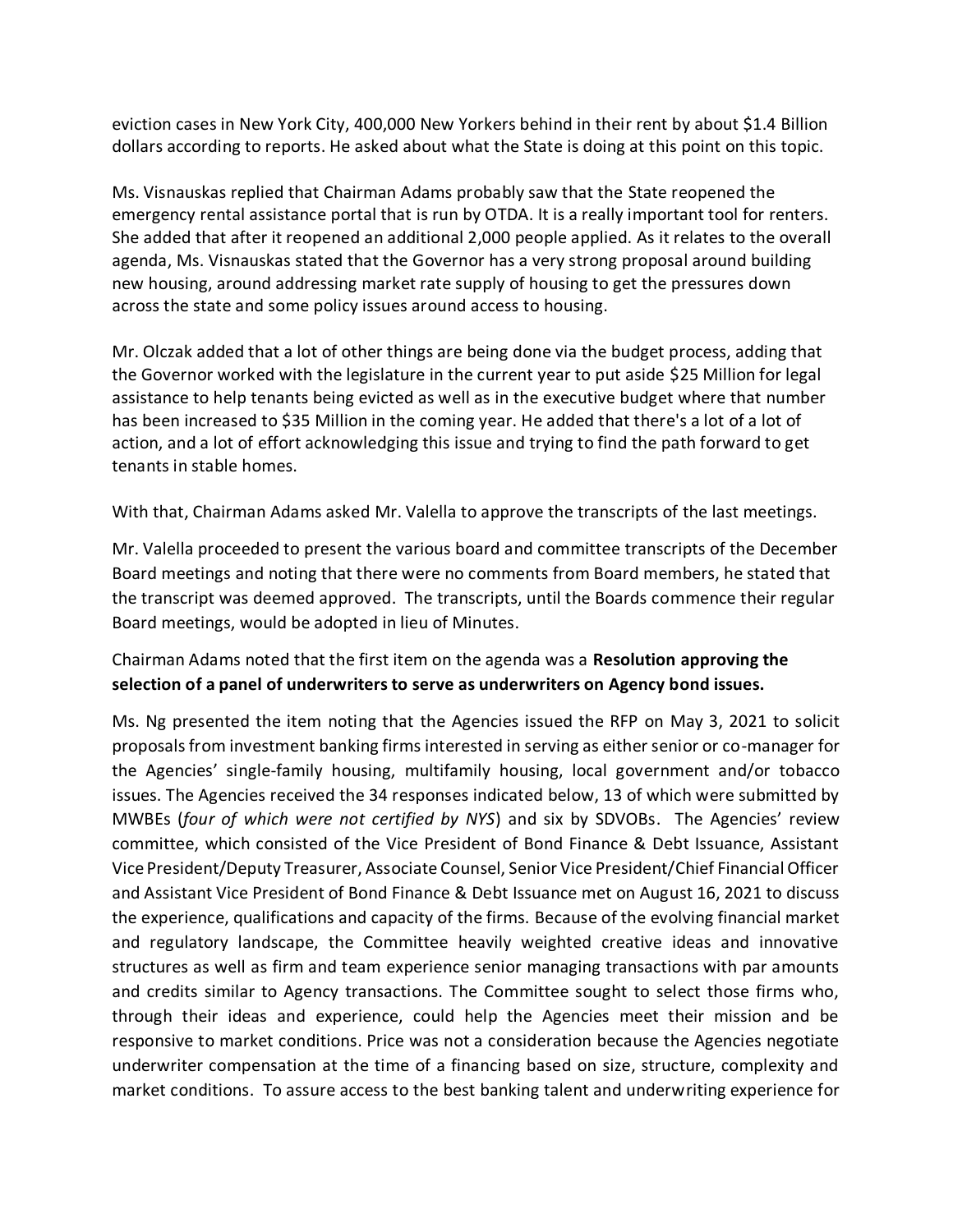each of the sectors in which the Agencies participate, the Committee selected 34 firms to provide coverage for the Agencies' expected single family, multifamily, pooled local government, and tobacco debt issuances. The panel was sized to provide broad access to firms based on our prior and expected future bond issuance levels in each sector and to provide access to a wide range of firms. Staff recommendations for firms to be appointed to the senior manager panel include a range of national, regional, specialty and minority firms. The panel includes firms that have successfully served the Agencies as senior manager since the current panel was established and some that haven't served but clearly demonstrated their capacity to do so in the future. The Committee also recommends the following NYS certified minority-owned business enterprises ("MBEs") to be included as part of the senior manager panel: (a) Samuel A. Ramirez & Co. and (b) Siebert Williams Shank & Co. Each of these firms has demonstrated their support of the Agencies' bond issues through solid distribution performance, value-added marketing suggestions and substantive program suggestions.

The primary criteria used for selection of co-managing underwriters were distribution capacity and relevant experience. The firms were selected based on their ability to complement the skill sets of the other panel members and the distribution networks, to result in the broadest distribution for the Agencies' bonds. The Committee selected the 34 firms listed in the board resolution for the co-manager panel. The proposed term for senior manager and co-manager firms shall be for a five-year term. Although staff evaluates the performance of underwriters at the completion of each transaction, staff will conduct an annual review and make suggestions concerning panel composition based on this review process.

Mr. Valella moved for adoption of the resolution transmitted in connection therewith. Considering the first and second motions previously entered for the HFA, SONYMA, MBBA and TSFC, Mr. Valella asked all Board members voting to approve to signify by saying aye. The motions were carried, and the resolution adopted unanimously.

## Chairman Adams noted that the next item **was a resolution approving bond counsel services for the Agencies.**

Mr. Valella presented the item. He noted that the Agencies issued a request for proposals ("RFP") on January 11, 2021 to establish a prequalified list of law firms to serve as bond counsel. He noted that the Agencies received responses from 18 firms. He noted that the Agencies' review committee was comprised of the Senior Vice President and Counsel, Senior Vice President and Chief Financial Officer, Vice President and Deputy Counsel, Vice President and Counsel to SONYMA's MIF, Vice President of Bond Finance and Debt Issuance, Associate Counsel, and Procurement Compliance Specialist of the Office of Economic Opportunity and Partnership Development. He noted that the Review Committee met several times during the review process to discuss the proposals. The Review Committee recommended inviting 13 of the firms for oral interviews. After the round of interviews the Review Committee met again to discuss the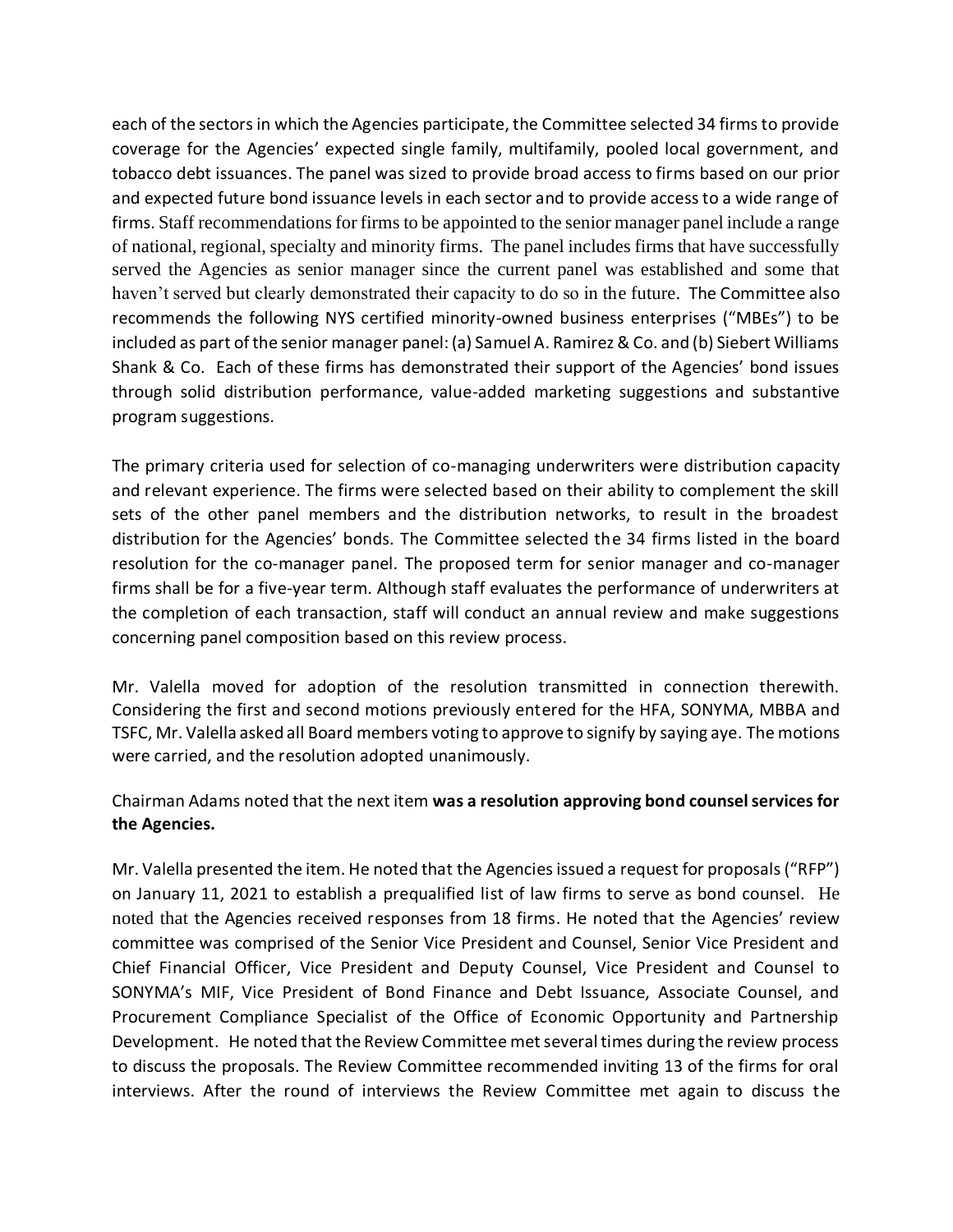proposals and factor in the interview presentations. As relates to SONYMA, the Review Committee concluded that Hawkins should continue to serve as bond counsel. They have served the Agency as bond counsel for many years with outstanding services. In contrast to SONYMA, HFA's bonds are issued under both a common indenture as well as separate resolutions and therefore, a panel of law firms has been used to provide bond counsel services. The Review Committee concluded that a bond counsel panel and a co-bond counsel panel should continue to be established which would comprise the firms listed in the accompanying resolution. The panel comprises eight (8) firms, which is the same number as the Agencies' past panel. The Committee concluded that decreasing the size of the panel did not make sense in light of the strength of the responses and determined that increasing the number of bond counsel eligible to serve in Affordable transactions would help in ensuring that the work was spread more efficiently among panel members. Two of the eight bond counsel firms are new additions to the panel. The Committee in particular was pleased to be able to include these two firms on the panel, as they are new to HFA and will be able to bring to the Agency its experiences with other housing agencies. The panel features joint representation by majority firms and MWBE firms selected by the majority firms. The fact that every firm on the panel is acting jointly with MWBE firms is a first for the Agencies and attests to the importance of diversity in the panel selection. The Committee determined to include Orrick as one of the firms eligible to participate as bond counsel on the HFA Affordable Resolution transactions. Orrick's broad experience not only in housing but in other legal disciplines relevant to the multi-family housing work, as well as its work as disclosure counsel on Affordable transactions particularly impressed the Committee. The Committee also determined to add one of the two new firms on the panel to replace Orrick as disclosure counsel.

Ms. Gonzalez asked whether the Agencies had a formal process to let firms who are not successful in their submissions know how to improve their presentations in the future. Mr. Valella noted that such a process is required for State agencies, but that the public authorities did not have a formal process. He added that the Agencies were reviewing their policies and would consider some sort of outreach in the future.

Mr. Valella moved for adoption of the resolution transmitted in connection therewith. Considering the first and second motions previously entered for the HFA, SONYMA, MBBA and TSFC, Mr. Valella asked all Board members voting to approve to signify by saying aye. The motions were carried, and the resolution adopted unanimously.

**Chairman Adams noted that THE NEXT TEN (10) ITEMS ARE CONSENT ITEMS. He stated that there would be no discussions on these items unless Board members requested. He added that a number of these items were discussed earlier at the Audit and Governance Committee meetings.** 

#### **ITEM 4**. **Resolution reviewing and approving Mission Statements of the Agencies.**

Mr. Valella moved for adoption of the resolution transmitted in connection therewith. Considering the first and second motions previously entered for the HFA, AHC, SONYMA, MBBA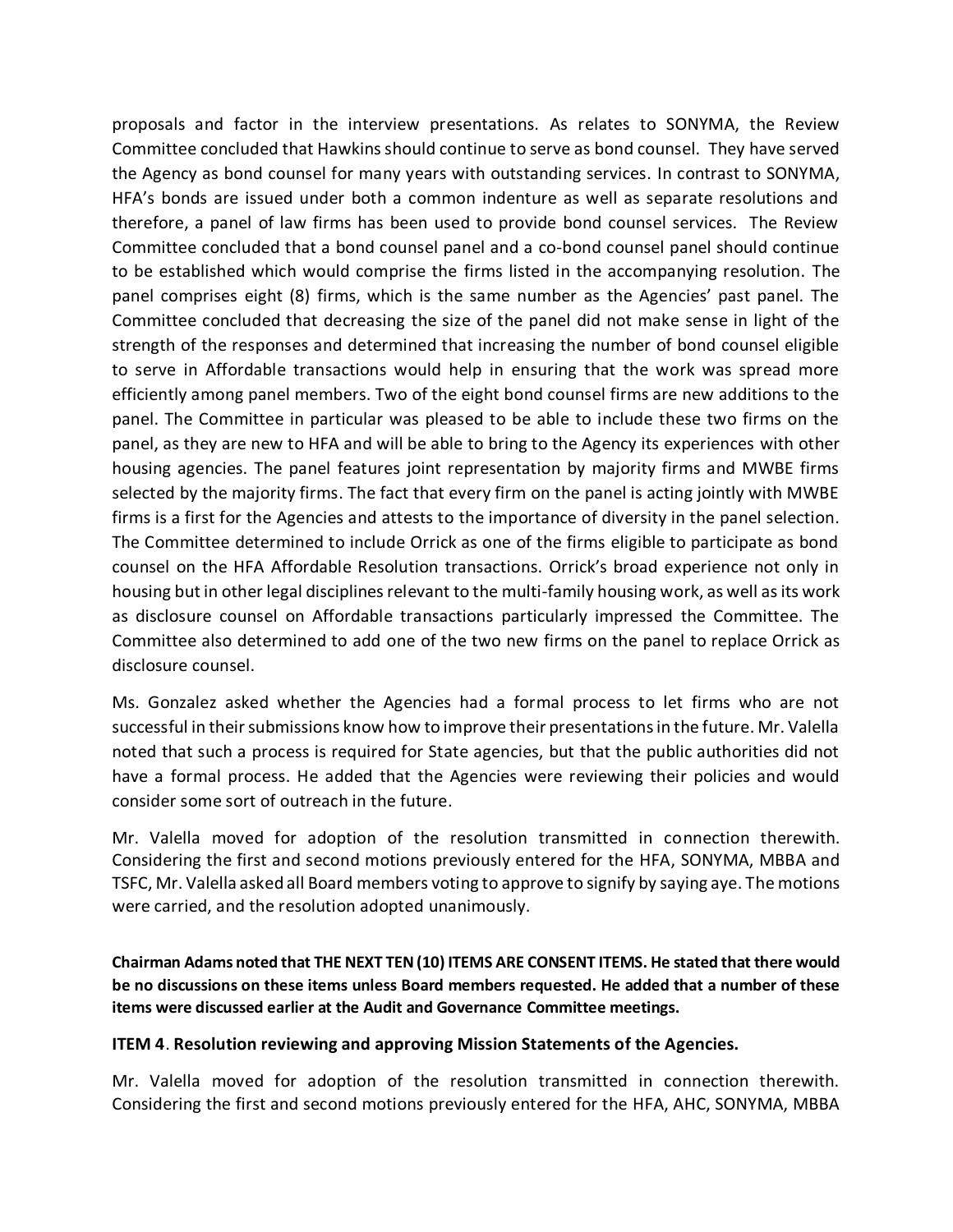and TSFC, Mr. Valella asked all Board members voting to approve to signify by saying aye. The motions were carried, and the resolution adopted unanimously.

#### **ITEM 5: Approval of Board Self-Evaluation.**

Mr. Valella moved for adoption of the resolution transmitted in connection therewith. Considering the first and second motions previously entered for the HFA, AHC, SONYMA, MBBA and TSFC, Mr. Valella asked all Board members voting to approve to signify by saying aye. The motions were carried, and the resolution adopted unanimously.

**ITEM 6**.**Resolution approving the Agencies' Financial Statements for Fiscal Year 2021.** Chairman Adams noted that earlier today, at the Audit Committee meetings a detailed presentation was made in connection with this item. It is now before the Boards. Unless Board members have questions or comments we will move to the vote.

Mr. Valella moved for adoption of the resolution transmitted in connection therewith. Considering the first and second motions previously entered for the HFA, AHC, SONYMA, MBBA and TSFC, Mr. Valella asked all Board members voting to approve to signify by saying aye. The motions were carried, and the resolution adopted unanimously.

#### **ITEM 7**. **Resolution approving the Annual Investment Report and Quarterly Investment Report.**

Mr. Valella moved for adoption of the resolution transmitted in connection therewith. Considering the first and second motions previously entered for the HFA, AHC, SONYMA, MBBA and TSFC, Mr. Valella asked all Board members voting to approve to signify by saying aye. The motions were carried, and the resolution adopted unanimously.

## **ITEM 8**. **Resolution approving the Agencies' Annual Procurement Report for fiscal year 2020-21 and review of the Agencies' 4th Quarterly Procurement Report.**

Mr. Valella noted in connection with this item the statistics around MWBE procurements, which show an extraordinary increase in MWBE expenditures, with levels now at 70% of MWBE eligible contract expenditures.

Mr. Valella moved for adoption of the resolution transmitted in connection therewith. Considering the first and second motions previously entered for the HFA, AHC, SONYMA, MBBA and TSFC, Mr. Valella asked all Board members voting to approve to signify by saying aye. The motions were carried, and the resolution adopted unanimously.

## **ITEM 9**. **Resolution approving the Agencies' Public Authorities Reporting Information Systems (PARIS) Filing Report. (11/1/20-10/31/21).**

Mr. Valella moved for adoption of the resolution transmitted in connection therewith. Considering the first and second motions previously entered for the HFA, AHC, SONYMA, MBBA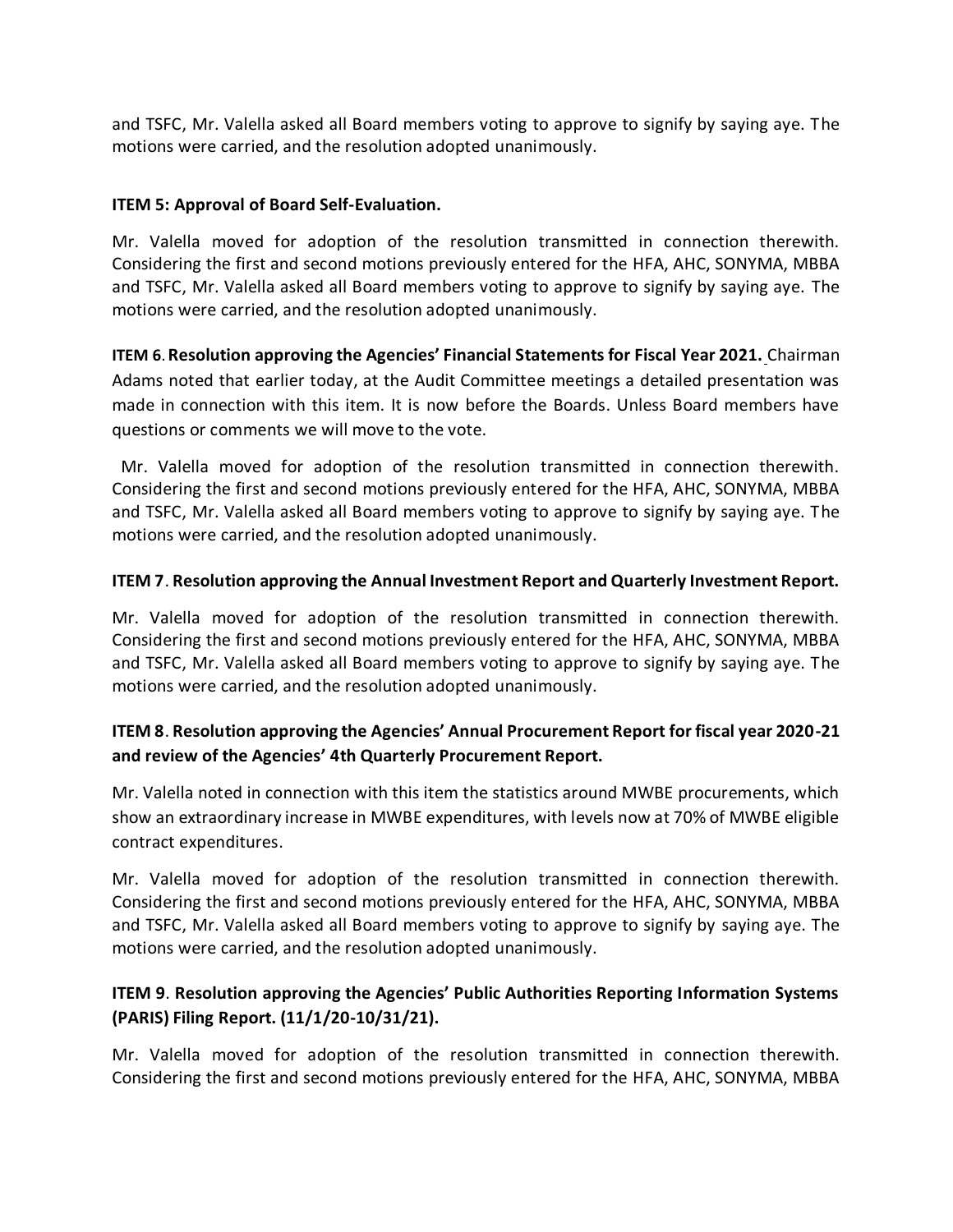and TSFC, Mr. Valella asked all Board members voting to approve to signify by saying aye. The motions were carried, and the resolution adopted unanimously.

#### **ITEM 10**. **Resolution approving Acquisition/Disposition and Inventory Guidelines and Reports.**

Mr. Valella moved for adoption of the resolution transmitted in connection therewith. Considering the first and second motions previously entered for the HFA, SONYMA, and MBBA, Mr. Valella asked all Board members voting to approve to signify by saying aye. The motions were carried, and the resolution adopted unanimously.

## **ITEM 11: Approval of Program Budgets.**

Mr. Valella moved for adoption of the resolution transmitted in connection therewith. Considering the first and second motions previously entered for the HFA and MBBA, Mr. Valella asked all Board members voting to approve to signify by saying aye. The motions were carried, and the resolution adopted unanimously.

## **ITEM 12. Budget and Financial Plan Results for the FY ending 2021.**

Mr. Valella moved for adoption of the resolution transmitted in connection therewith. Considering the first and second motions previously entered for the SONYMA, HFA, AHC TSFC and MBBA Boards, Mr. Valella asked all Board members voting to approve to signify by saying aye. The motions were carried, and the resolution adopted unanimously.

# **ITEM 13. Approval of the 2021 HFA Audited Supplementary Financial Information (Other Financial Information or "OFI") Report.**

Mr. Valella moved for adoption of the resolution transmitted in connection therewith. Considering the first and second motions previously entered for HFA, Mr. Valella asked all HFA Board members voting to approve to signify by saying aye. The motion was carried, and the resolution adopted unanimously.

Chairman Adams noted that there being no further business for the MBBA and TSFC Boards he would ask for a motion and a second to adjourn those meetings. Mr. Valella noted that, assuming the first and second previously entered for the MBBA and TSFC Boards, all in favor of adjourning, please signify by saying Aye. The motions were carried. The meetings were adjourned. Mr. Valella noted that the next MBBA and TSFC Board meetings are scheduled for Thursday, April 14, at 9:00 a.m.

Chairman Adams noted that the next two items would be for Mortgage Insurance Committee action.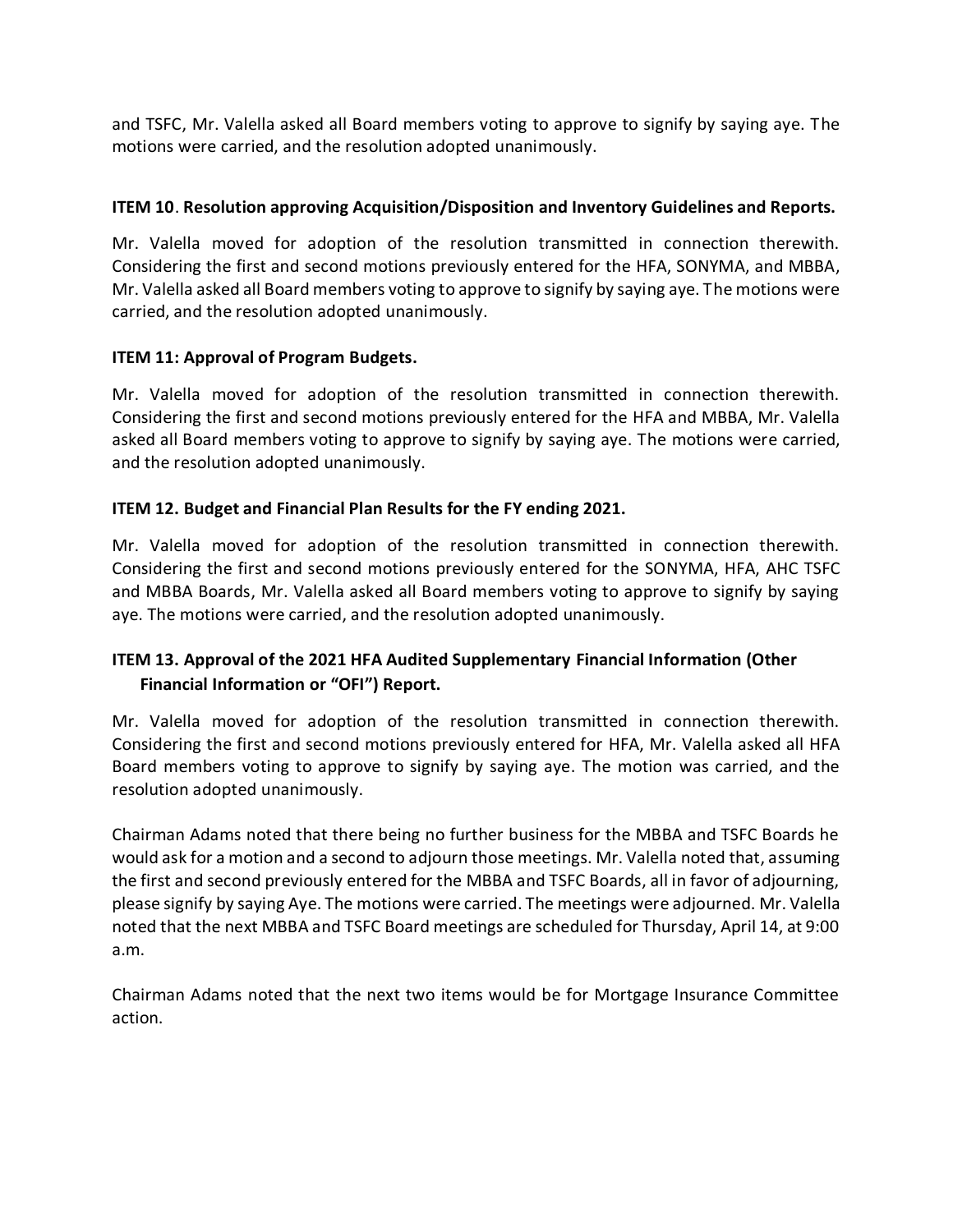# **ITEM 14: Resolution of the SONYMA Mortgage Insurance Committee approving 75% mortgage insurance on a \$5,700,000 CPC permanent first mortgage loan for The Woods Project, Pawling, Dutchess County.**

Mr. Friedman presented on this item. After Mr. Friedman's presentation, Chairman Adams stated that Board member Ms. Gross could not attend today's meeting, but that she had provided Board members with the results of her Fair Housing scorecard on this and the following MIF project and he urged Committee members to address those results if they saw fit. Commissioner Visnauskas noted that the results had not been sent to her and asked if they could be forwarded so she could share them with staff. Mr. Kapell forwarded the materials.

Mr. Valella moved for adoption of the resolution transmitted in connection therewith. Considering the first and second motions previously entered for the SONYMA Mortgage Insurance Committee, Mr. Valella asked all Committee members voting to approve to signify by saying aye. The motion was carried, and the resolution adopted unanimously.

# **ITEM 15: Resolution of the SONYMA Mortgage Insurance Committee approving 100% mortgage insurance on a \$2,510,000 CPC permanent first mortgage loan for 104-10 and 104- 12 Project in Corona, Queens County.**

Mr. Friedman presented this item.

Mr. Valella moved for adoption of the resolution transmitted in connection therewith. Considering the first and second motions previously entered for the SONYMA Mortgage Insurance Committee, Mr. Valella asked all Committee members voting to approve to signify by saying aye. The motion was carried, and the resolution adopted unanimously.

Chairman Adams noted that the next two (2) items were Information Items.

#### **ITEM 16**. **MIF December 2021Activity Report.**

#### **ITEM 17**. **Current Agency Procurements/Contracts in Lobbying Restricted Period**

Chairman Adams noted that the next item was an HFA item:

# **ITEM 18: Resolution reviewing and approving Environmental Determination for Vital Brooklyn Kingsbrook (Sites E-H & K).**

Ms. Spitzberg presented the item. She stated that HFA is considering providing tax-exempt bonds with a 4% tax credit allocation and subsidy loan to finance Vital Brooklyn Kingsbrook (Sites E-H & K). Phase 1-A of the overall project has already been approved by the HFA Members at its November 2021 meeting. The project involves the new construction of four buildings containing a total of 655 units, with 450 units for very low, low, and moderate-income families (inclusive of 96 units designated for senior citizens),150 supportive units for Disabled Military Veterans and frail elderly, and 3 superintendent units. The project will be constructed on multiple sites totaling 4.75 acres at Rutland Road between Schenectady Ave and Utica Ave in the City of New York, Kings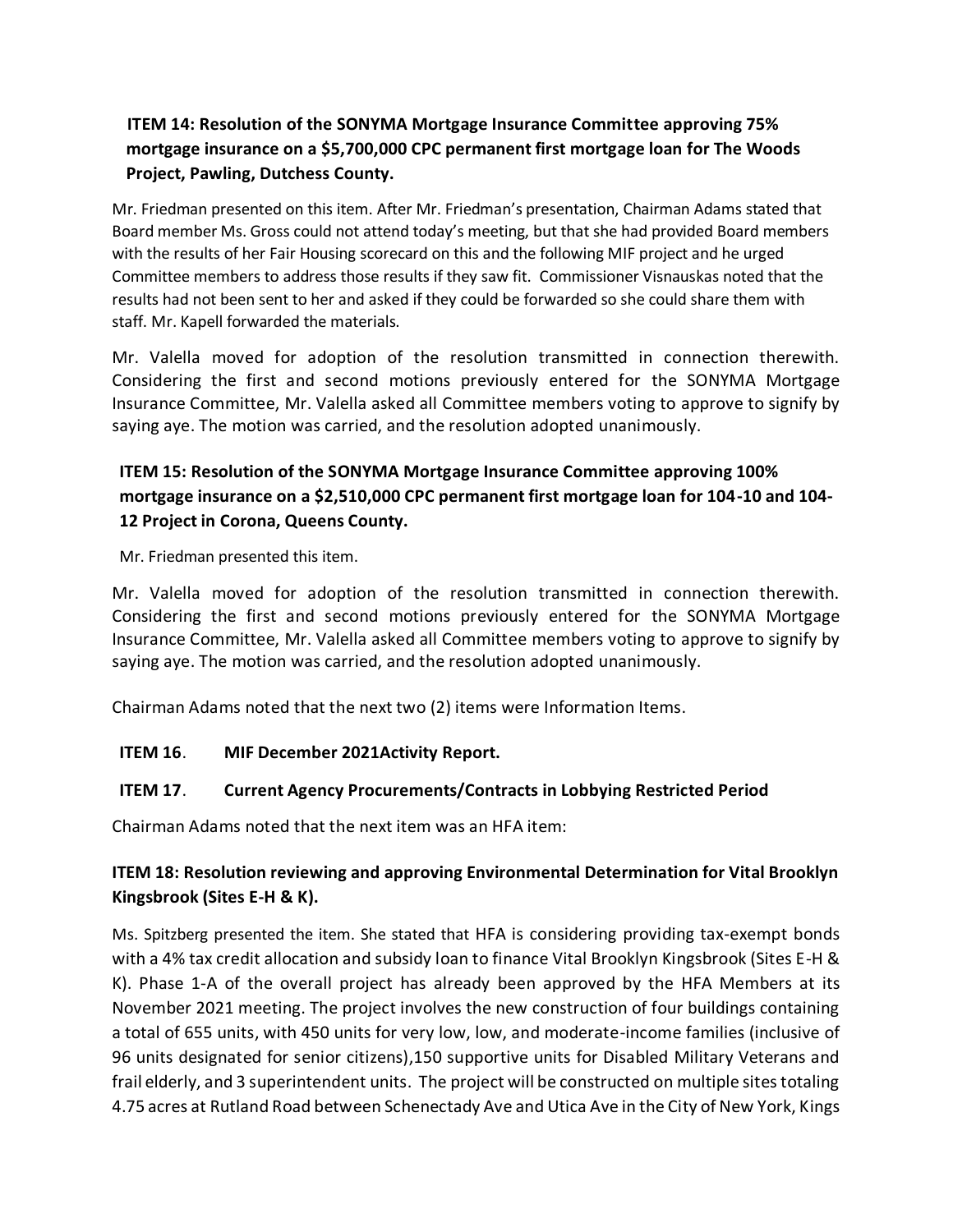County. To enable the development of the project, Empire State Development must override the current New York City Zoning Resolution and other local laws and requirements as applicable, in accordance with the New York State Urban Development Corporation Act. The necessary overrides are secured through Empire State Development's approval of a General Project Plan (GPP), which requires a determination, led by New York State Housing Finance Agency, under the State Environmental Quality Review Act (SEQRA) and its implementing regulations set forth in 6 NYCRR Part 617. This is a request for a SEQRA Type I classification and Negative Declaration determination, only. No Agency resources will be committed to the Project until the Project is approved for financing.

Chairman Adams noted that it was not surprising that this site would need to have substantial environmental determinations. He noted that the site, along with other large formerly industrial sites in New York City now considered for re-development as affordable housing, has history of environmental damage due to the industrial component. Ms. Miller…

Mr. Valella moved for adoption of the resolution transmitted in connection therewith. Considering the first and second motions previously entered for HFA, Mr. Valella asked all HFA members voting to approve to signify by saying aye. The motion was carried, and the resolution adopted unanimously.

Chairman Adams noted that the next item was a SONYMA item:

#### **ITEM 19: Resolution authorizing consultant services contract for SONYMA Express.**

Ms. Pagnozzi presented the item. She stated that on April 6, 2010, the Agency issued a request for proposal seeking a firm to create an automated underwriting and IRS compliance system for all of its mortgage programs ("SONYMA Express<sup>®"</sup>). As a result of the RFP process, on July 15, 2010, the Directors authorized a contract with Overture Technologies ("Overture") for the development and implementation of the system together with maintenance and hosting services. SONYMA Express® became operational in April 2014. Due to performance issues with Overture and a significant increase in price proposed during contract renegotiations, in September 2015, the Agency purchased the Overture software outright and brought the development and administration in-house, thus providing the Agency with accountability in resolution of outstanding items and enabling the Agency to complete significant system enhancements without paying additional costs.

As a result of this decision, in September 2015, the Agency entered into consultant services contracts with Alice Chen and Bela Vizy ("Vizy"), for the provision of consultant services necessary to successfully onboard and manage the SONYMA Express<sup>®</sup> system until such time that SONYMA employees can be adequately trained. Vizy serves as the software developer and Chen serves as the project manager.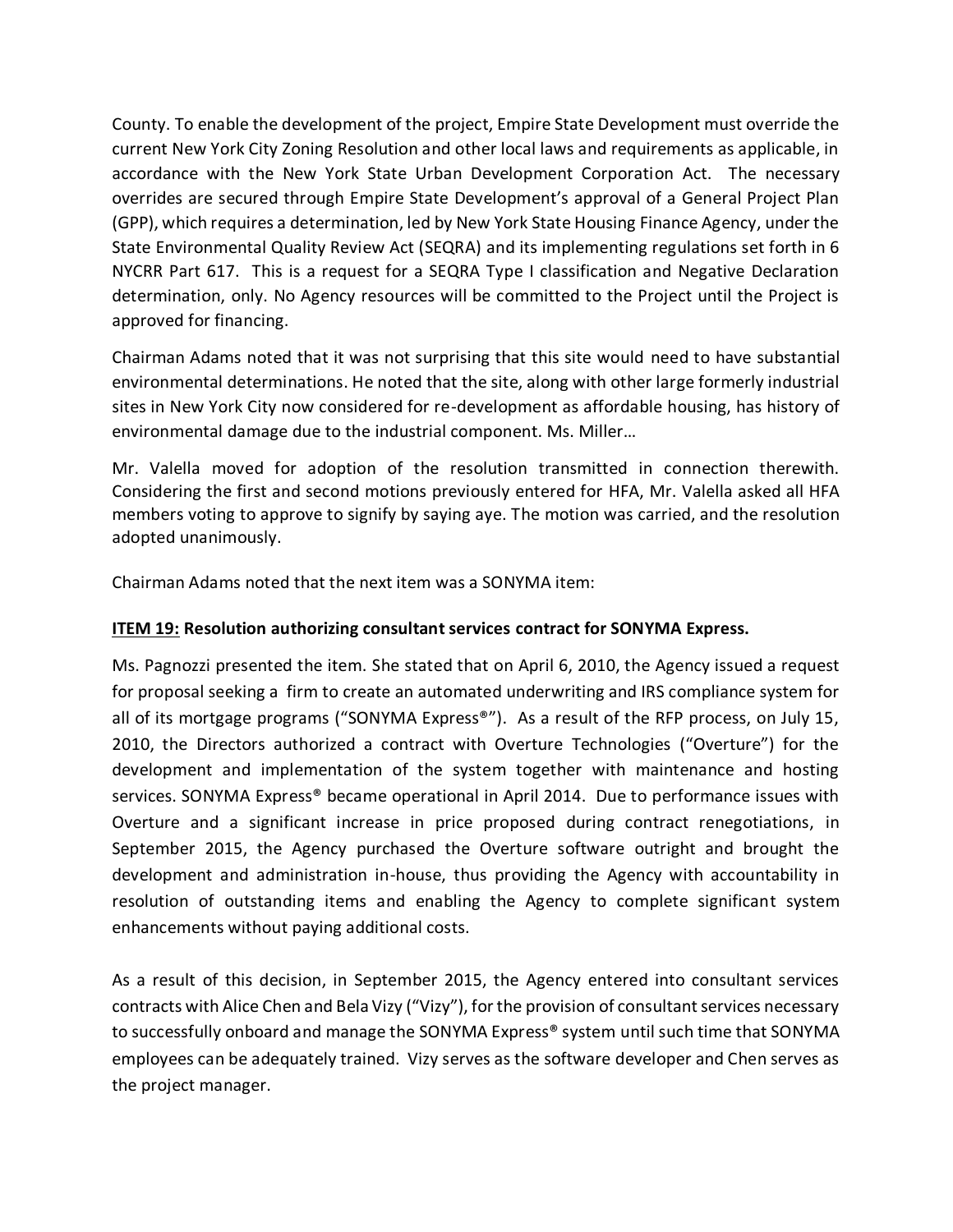The consultant contracts are both sole source contracts as both Chen and Vizy were part of the original team at Overture involved in the initial system design and development of SONYMA Express®. Vizy and Chen, former Overture employees specifically assigned by Overture to the SONYMA Express® project, possess substantial knowledge of the system to operate SONYMA Express®. The costs for each consultant totaled \$152,500 for the first year and \$150,000 annually for each consultant during each subsequent year (*i.e., years two through six*).

At their September 10, 2015 meeting, the Directors approved consultant services agreements with both Chen and Vizy, for a three-year term with costs under both contracts totaling \$305,000 for year one, and \$300,000 annually in years two and three with total expenditures capped at \$452,500 for each contract. In June 2018, SONYMA's Governance Committee authorized an amendment to the Chen contract for a one-year period in an annual amount of \$150,000, and in September 2018, the Committee authorized an amendment to the contract with Vizy for a oneyear period in an annual amount of \$150,000 with total expenditures under each contract capped at \$602,500. Subsequent amendments for additional one-year periods were approved by the Committees in September of 2019 and 2020 in an annual amount of \$150,000 for each contract with expenditures for each contract capped at \$902,500. At their meetings held in January of 2019, 2020 and March of 2021, the Directors also approved and reviewed the contracts as part of the approval of the Agency's Annual Report on Procurement Contracts.

Most recently, at their September 9, 2021 meeting, the Directors authorized extending the consulting services contracts with Chen and Vizy for a seven-month period (from October 12, 2021 to May 11, 2022), each in an amount not to exceed \$87,500 for this seven-month period, with each contract capped in an amount not to exceed \$990,000 for total expenditures under each of the respective contracts.

After May 11, 2022, the consultant services provided by Vizy will no longer be required as these consultant services will be provided by Agency staff; however, the consultant services performed by Chen are needed to successfully maintain SONYMA Express® as Chen's knowledge of the system is not available from Agency staff. SONYMA Express® is proprietary and the company from which it was purchased is now defunct. The legacy knowledge and experience possessed by Chen is irreplaceable and critical to the continued successful use of SONYMA Express®. Chen is a sole source provider in the most absolute sense and is the only individual known to SONYMA, with direct experience and substantial knowledge of the system.

SONYMA will be seeking a new third party vendor to migrate the SONYMA Express ® to a nonproprietary new system architecture more widely supported and commonplace in the mortgage origination space. This technology migration will enable SONYMA to hire internal staff to support and maintain our system. This proposed vendor will also provide ongoing support and maintenance after the migration. Agency staff is requesting to minimally increase the annual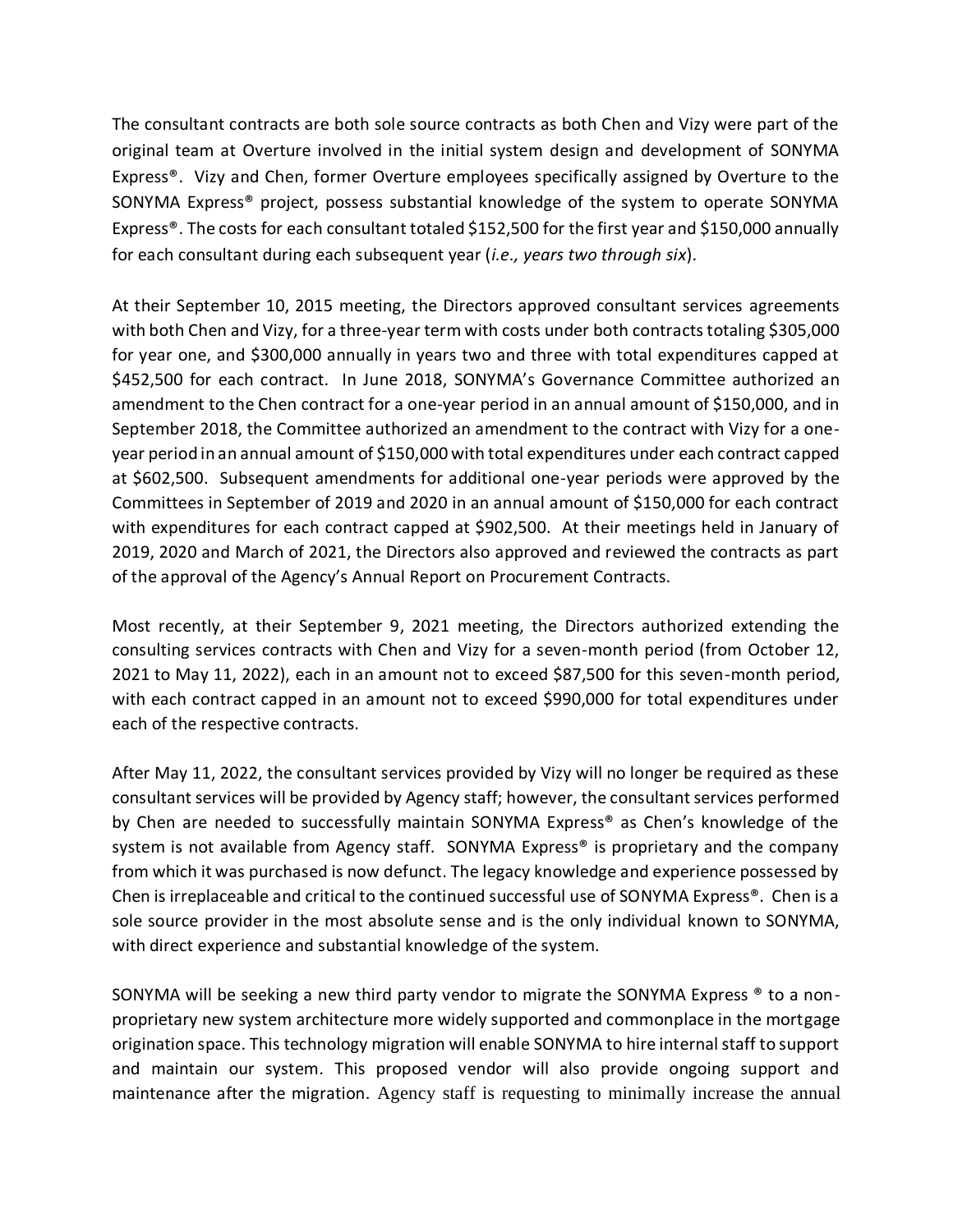amount paid to Chen by \$10,000. Based on the foregoing, the consultant services contract with Chen is being presented to the Board for approval to extend the term of the agreement for a two-year period with one optional renewal, in an annual amount not to exceed \$160,000 and a total contract amount not to exceed \$1,310,000. If the amendment is approved by the SONYMA Directors, SONYMA will submit the contract amendment to the Office of the State Comptroller (OSC) for approval.

The reason for OSC approval is that Section 206.2(d) of New York Codes, Rules and Regulations and the written notice from OSC to the Agencies dated October 25, 2010 requires OSC to approve *Eligible Contract Amendments*. An *Eligible Contract Amendment* is defined as any modification to a contract executed by the Agency where such modification was executed on or after March 1, 2010, and where the aggregate consideration under the contract as amended is valued in excess of one million dollars and the contract was originally awarded on a noncompetitive basis.

If the SONYMA Directors amend the Agency's contract with Chen as requested, the contract becomes, as amended, an *Eligible Contract Amendment* and will subsequently be submitted to OSC for approval.

Mr. Valella moved for adoption of the resolution transmitted in connection therewith. Considering the first and second motions previously entered for SONYMA, Mr. Valella asked all SONYMA Directors voting to approve to signify by saying aye. The motion was carried, and the resolution adopted unanimously.

Chairman Adams noted that there being no further business for the SONYMA Board he would ask for a motion and a second to adjourn those meetings. Mr. Valella noted that, assuming the first and second previously entered for the SONYMA, all in favor of adjourning, please signify by saying Aye. The motion was carried. The meetings were adjourned. Mr. Valella noted that the next SONYMA Board meeting is scheduled for Thursday, February 17, at 9:00 a.m

Chairman Adams moved to the next item, which is an **AHC Consent item.**

#### **ITEM 20: Resolution authorizing award of grant funds for certain projects.**

Mr. Valella moved for adoption of the resolution transmitted in connection therewith. Considering the first and second motions previously entered for AHC, Mr. Valella asked all AHC members voting to approve to signify by saying aye. The motion was carried, and the resolution adopted unanimously.

Chairman Adams noted that there being no further business for the HFA and AHC Boards he would ask for a motion and a second to adjourn those meetings. Prior to adjourning, Chairman Adams informed Board members that staff would reach out to them to canvass views on moving the meetings up to begin at 8:30 a.m. going forward, to take into account the additional time needed to go through the HTFC agenda. Mr. Valella noted that, assuming the first and second